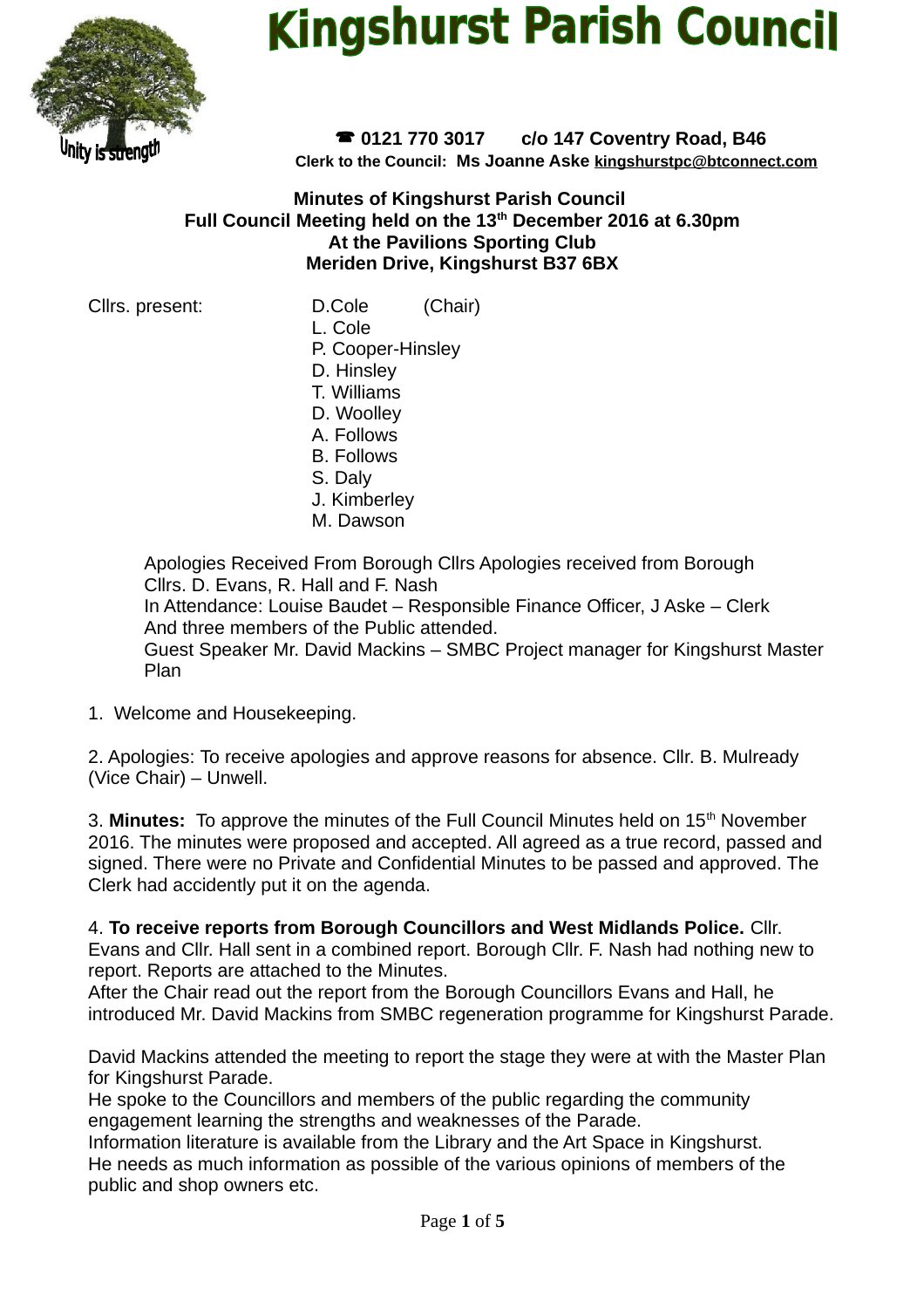Conversations will also take place with Stake holders and Council services provided presently.

This will be all be put together to come up with the Master Plan.

Chair expressed concerns regarding the New Local Development Plan. It appears that 100 homes were to be part of the Parade where as it was supposed to be a re-developed Shopping Centre. He suggested there is a conflict of interest going on.

David Mackins assured the Chair that regeneration are getting involved at an early stage to listen to the people of Kingshurst. Once the responses are assessed he will have more feedback in February.

Chair asked him to attend the February Parish Council Meeting.

Various opinions from the Councillors were spoken towards Mr. Mackins regarding the Master Plan and the new LDP.

David Mackins said that this is the purpose of the reports, feedbacks and proposals. He said the Parade needs to be made sustainable for the next fifty years.

It was noted that the Parade meeting that took place earlier in the evening was very well attended and the shop owners are keen to be a part of the Master Plan.

Cllr. Kimberley noted that the dates of the process to write to SMBC regarding the regeneration were over the Christmas period and he suggested it should be extended to the end of January.

David Mackins said he would take the thought away that the time limit is part of the Christmas Period.

Chair concluded this part of the agenda by re-assuring David Mackins that the Parish Council is very concerned and want to be informed of every stage of the process.

### 5. **Finance: To receive and approve reports from KPC Finance Committee and make decisions as appropriate.**

5.1 Report from the RFO Louise Baudet: The RFO gave the Clerk her reports to give to each Councillor a copy of these reports will be attached to these minutes in the minute book.

Louise Baudet firstly read out her RFO report.

She reminded the Parish Council to think about a project on the Jubilee Gardens as an agreement to write to The Big Lottery grant was passed with reference to the VAT accumulated after paying invoices received for work carried out in the Gardens. The sum being £1582. The Clerk advised the Council that she had invited Gro Organic representatives to attend the January meeting.

The second part of the report informed the Council that the HMRC payments will need to be paid by BACs.

Problems with the new bank account had meant that this was not possible.

It was decided and agreed that Louise look into opening a new bank account with another provider.

The balance in the bank is £47,500.

Arden Associates had not contacted the KPC regarding the request to return the money owed. A letter for the Chair to sign has been prepared with a deadline of the  $31<sup>st</sup>$ December. Clerk was instructed to send the letter by recorded delivery.

A letter has been received regarding the Basic Members allowances. The allowances are worked out by the precept total.

Conversations regarding the payments and any backdates.

It was passed that back payments will be paid in the year April 2017/2018.

5.2 **To agree and pass payments for December 2016.** Approval Cheques of £2852.71 All agreed.

**5.3 To consider any other items for payment.** An invoice from Fusion Building Consultancy that prepared a survey on the Pavilions, at £1400 plus VAT. All agreed. **5.4 Update on Invoice from former RFO.** This was mentioned in the above report.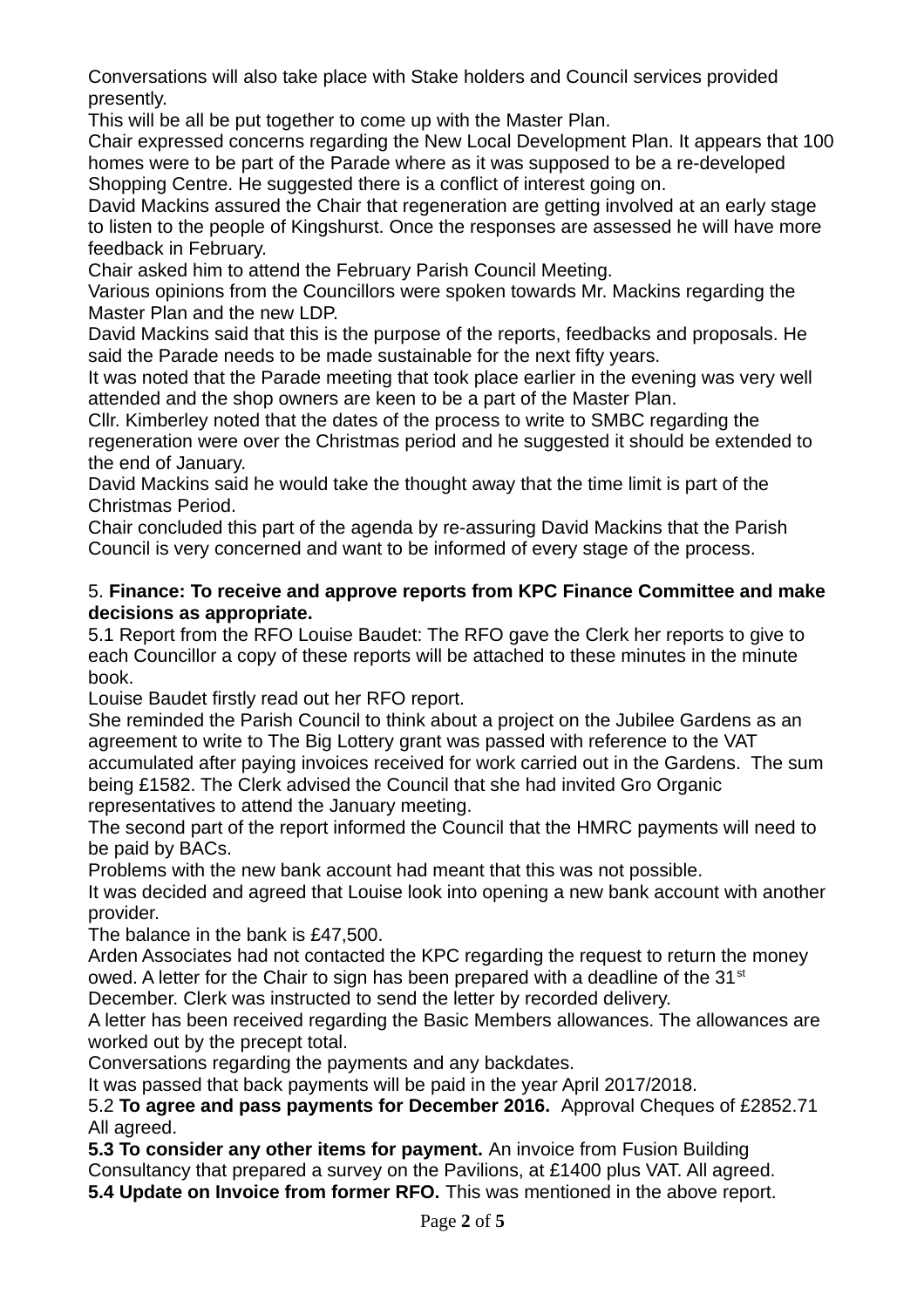**5.5 To Agree to choice an Internal Auditor:** it was agreed to engage Louise Best**.** Clerk had been unable to contact Louise Best. The RFO will try to find an up to date email.

Cllr. Hinsley enquired to the RFO Louise Baudet if the External Auditors had been changed from Grant Thornton. He had noted that different schemes had been looked into for Parish Councils to opt out of the recommended External Auditors. WALC will provide a recommended list if we want to find our own. The RFO said the timing to do this has passed and we will use Grant Thornton at the fixed prices set by WALC.

### 6. **Events: To receive and approve reports from KPC Events Committee and make decisions as appropriate.**

6.1 Update on Christmas tree Festival. Cllr. T. Williams. Set up took place on Friday and Saturday. They all look very nice. Further posters were arranged for Friday evening by the Clerk to advertise the Festival as the shops had not displayed their posters which was a little disappointing.

There will be another Festival for 2018 as St. Barnabas is celebrating their  $60<sup>th</sup>$ Anniversary in 2017.

#### **7. Allotments: To receive and approve reports from KPC Allotments Committee and make decisions as appropriate.**

7.1 Gro Organic will attend our KPC meeting of the  $10<sup>th</sup>$  January to discuss the Jubilee Gardens.

A further report from Cllr. Hinsley mentioned his concerns regarding a delivery of soil that could not be completed as the lorry was too big to deliver the contents in the exact area it was required.

Chair asked Mr. Mark Frampton if he wanted to comment on the allotments. Mark mentioned that he would like the minutes relating to the allotments to be displayed in the notice box upon the allotments. He requested any information on the renewals of allotment holders and those that would not be renewed after the inspection

**8**. **Pavilions:** To receive and approve any reports regarding the Pavilions Sporting Club and make decisions as appropriate.

8.1 Update on current situation regarding the Pavilions Sporting Club. The recent survey completed on the dilapidations seems to have halted the sale of the lease. No official correspondence or information has been received but the KPC understand that the current offer is being re negotiated.

8.2 To Approve correspondence from Fleurets Estate agents re Sale of the Lease. A letter had been received to the KPC from Yvonne Smith regarding her negotiations with buying the lease of the Pavilions. She indicated that her Solicitor suggested a meeting with the Parish Councillors.

Various opinions took place regarding the dilapidations and the purpose of the meeting. Clerk will arrange a meeting with Colin Palmer and Yvonne Smith.

**9.** M.E.B Lease. To agree and pass the legalities of increasing the Lease time and rent charges for the use of the land at the Pavilions. An email had been received, Chair read the proposal of £150 per year, revised after every five years. Solicitors fees will need to be paid.

# **10. To receive reports from members representing KPC on outside bodies**

**10.1** Birmingham Airport Consultative Committee: Cllr. Dawson reported that no meeting is scheduled at the moment.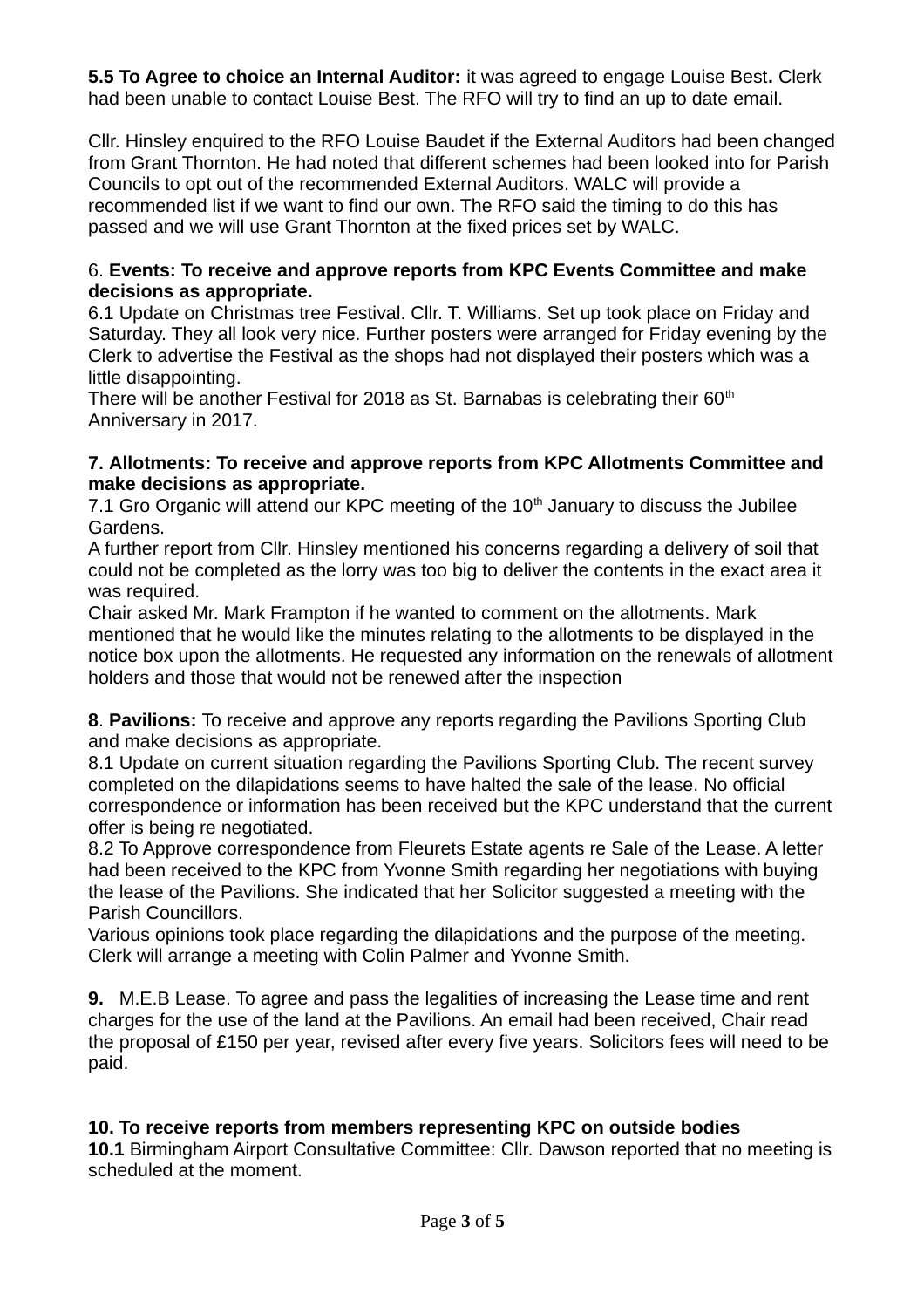**10.2** WALC/SAC. Cllr. Hinsley reported confirmation of the 12<sup>th</sup> January will take place at the Pavilions.

Clerk asked if anyone wants to attend the Annual Meeting on Saturday  $4<sup>th</sup>$  March. Briefing Day with speakers and workshops. Cllrs. Cooper-Hinsley, Hinsley and Kimberley would like to attend.

**10.3** School Governors Reports. Cllr. A. Follows said Yorkswood Primary plans for a new school should start an 18 month build in the summer of 2017.

Chair Cole stated that the Kingshurst School is running fine and attendance is very good as with the achievement of the results. Two further classrooms should be completed in the summer of 2017.

**10.4** North Solihull Partnership Forum: Nothing furthermore to add here.

**10.5** Regen: Cllr. Hinsley reported outcomes and the differences of the proposals regarding the Master Plan for the Parade and the LDP. It appears to him that they are not consulting each other.

**10.6** To form a new committee for action against SMBC schedule for site submissions 2026 With Ward Councillors and Parish Councillors, as part of Action for Babb's Mill. This will be removed off the agenda as the information was not correct.

# **11. Progress reports for information/action and make decisions as appropriate:**

**11.1** Publication scheme and website. Cllr. David Hinsley will be sorting out a meeting with Cllr. Follows and a member of the public to get a new website organised and running. **11.2** Rubbish not collected for three weeks from Premises of Doctors Surgery. Cllr Woolley asked the Clerk to make telephone calls regarding a private refuse company that is paid by the Doctors Surgery to remove their rubbish. Clerk will write to the Refuse Contractors to complain that the rubbish was not collected for three weeks.

**12. Planning: To consider and comment on any planning applications received:**  Nothing had been received.

### **13. Planning: To consider, comment and take action if appropriate on any planning that is being proposed for the future:**

13.1 Local Development Plan: Nothing discussed here.

13.2 Mountfort Public House Site: Nothing discussed here.

13.3 Schedule of Call for sites submissions. Nothing discussed here.

**14**. **Information items:** To receive and discuss items for information and comment/action if appropriate.

**14.1** Correspondence and emails:

Each member of the Council had received emails.

Cllr. A. Follows mentioned here that emails had gone backwards and forwards with a Mr. D Allen from SMBC regarding the Christmas tree lights. He himself was trying to contact Mr. Allen to answer questions requested. Also the timer needed to be changed and Cllr. A. Follows will sort this out also.

# **15. Public Participation:**

To adjourn to allow public participation for 15 minutes.

Residents are invited to give their views and question the Parish Council on issues on this agenda, or raise issues for future consideration at the discretion of the Chairman. Members of the public may not take part in the Parish Council meeting itself.

Member of the public enquired if the surface of the flooring that had been under the recently removed See Saw had been repaired. Cllr. F. Nash had dealt with this. Chair Cole